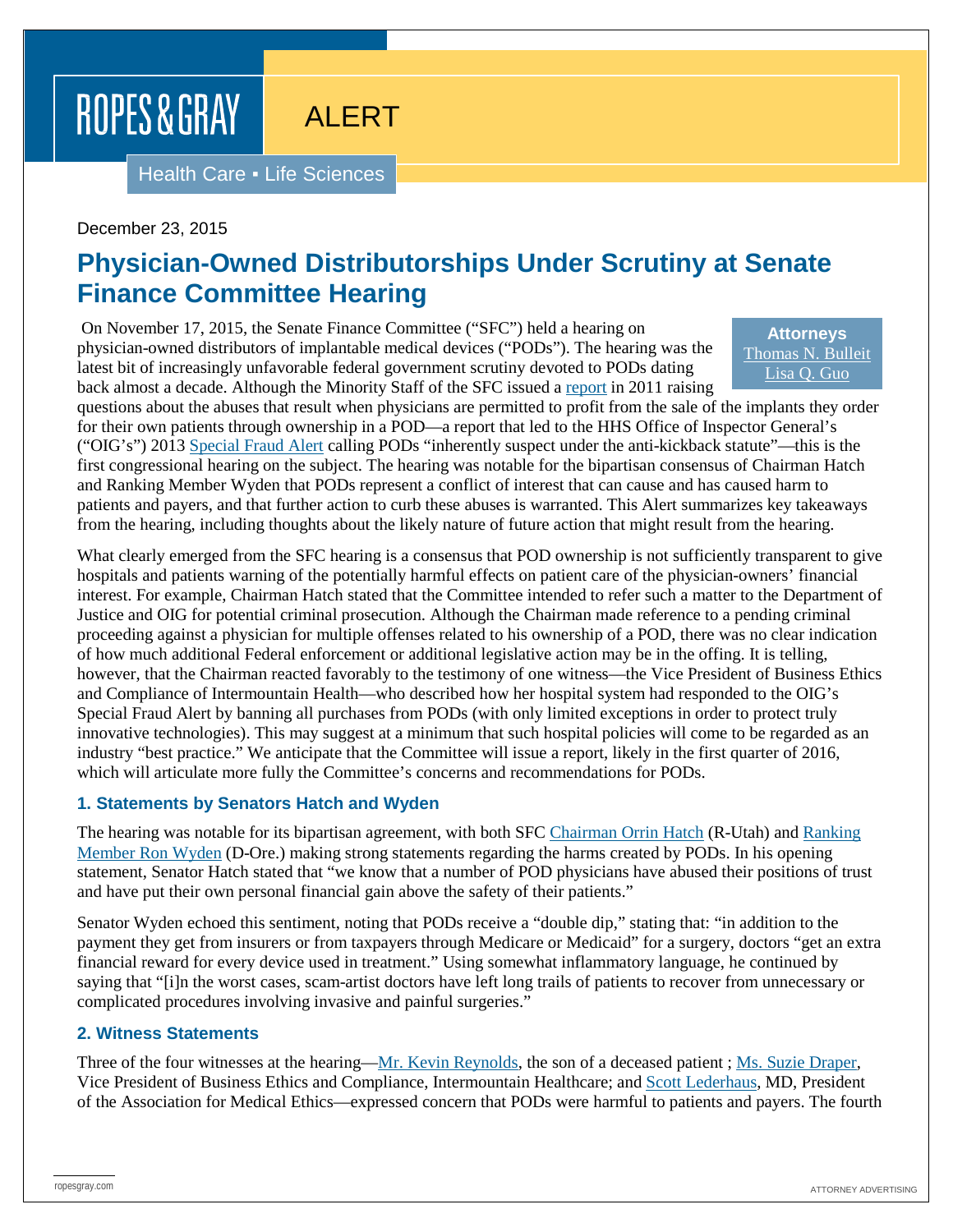ALERT | 2

witness, [Dr. John Steinmann,](http://www.finance.senate.gov/imo/media/doc/Dr.%20Steinmann%20Final%20Testimony.pdf) DO, of the American Association of Surgical Distributors ("AASD"), conceded that PODs presented a conflict of interest, but argued that this conflict could be managed using AASD standards.

- **Mr. Reynolds'** testimony related to his experiences with his mother. Mr. Reynolds testified that his mother had passed away from complications related to a spinal fusion surgery performed by a doctor who had an ownership interest in the POD supplying the implants used in the surgery, but had never disclosed the ownership interest to Mr. Reynolds or his mother. He urged the Committee to "do whatever is necessary to ensure that doctors make decisions based on what is best for the patient, not the doctor's wallet." His final statement in the hearing was "PODs no more."
- **Ms. Draper** provided a perspective on how Intermountain Healthcare has acted to resolve the conflict of interest presented by PODs while allowing for continued technological innovation. Intermountain has developed a [policy](https://www.ropesgray.com/%7E/media/Files/Mini-Sites/POD/Intermountain-Policy-on-Physician-Owned-Entities-Financial-Arrangements-Policy.ashx) banning its hospitals from purchasing from PODs except in two situations: PODs that cannot generate business for Intermountain (because the owner-physicians do not practice in the service area of an Intermountain hospital); and PODs that sell a product that represents a truly innovative technology.
- **Dr. Lederhaus** further underscored the ethical and other issues presented by PODs, noting that "it is difficult to believe that even physicians with the best of intentions could avoid being influenced in their choice of product and procedure by POD ownership," and that, "[i]n addition to the severe ethical problems posed by PODs, they adversely affect competition and distort the true price of healthcare services."
- **Dr. Steinmann**, whose organization supports PODs, conceded that PODs presented a conflict of interest, but argued that the standards promulgated by the AASD for "ethical" PODs are sufficient to manage the conflict. AASD's standards do incorporate a few favorable features identified in the OIG's Special Fraud Alert, such as transparency of ownership to hospitals and patients and proportional return on investment. However, the standards do not address other key concerns of the Special Fraud Alert, such as:
	- o the physician-owners are the POD's primary customers;
	- o the physician-owners may change their product allegiance as a result of their investment;
	- o the physician-owners may condition their hospital referrals on the hospital's buying the POD's implants; and
	- o investment return is high or correlates closely to referrals.

Dr. Steinmann also said that his organization has found that PODs save money, which is contrary to OIG's findings in its [2013 report.](http://oig.hhs.gov/oei/reports/oei-01-11-00660.asp)

### **3. Committee Follow-Up Actions**

Chairman Hatch noted that the Committee intended to submit information to OIG and to the Centers for Medicare & Medicaid Services ("CMS") with respect to the rate at which PODs report their ownership interests, noting that he believed "these findings will say quite a bit about the lack of accountability for these types of business arrangements." He and Ranking Member Wyden are also making a formal referral to OIG and the Department of Justice of at least one POD case that, in Hatch's words, "deserves review for potential criminal action." Wyden noted that this referral is in connection with an assertion that "a device manufacturer offering to make payments to doctors" "through a third party to avoid disclosure." At a minimum, this appears to indicate that the Committee is pushing for increased transparency around POD reporting.

The Washington, DC grapevine also indicates that the Committee intends to release another report on PODs, which is anticipated in mid-January.

### **4. Implications**

The weight of evidence against and in opposition to PODs clearly continues to grow. The SFC Minority Staff's 2011 [Report on PODs](http://www.finance.senate.gov/newsroom/ranking/release/?id=126c415e-f1a3-41e9-ab49-665a71188f1c) cited some concerns, but on the whole took a fairly neutral approach to whether PODs were inherently problematic, or if there were just a few bad apples, raising the question as to whether it is possible "to structure a POD that does not raise [conflict of interest] issues" noting further that "there appear to be some PODs